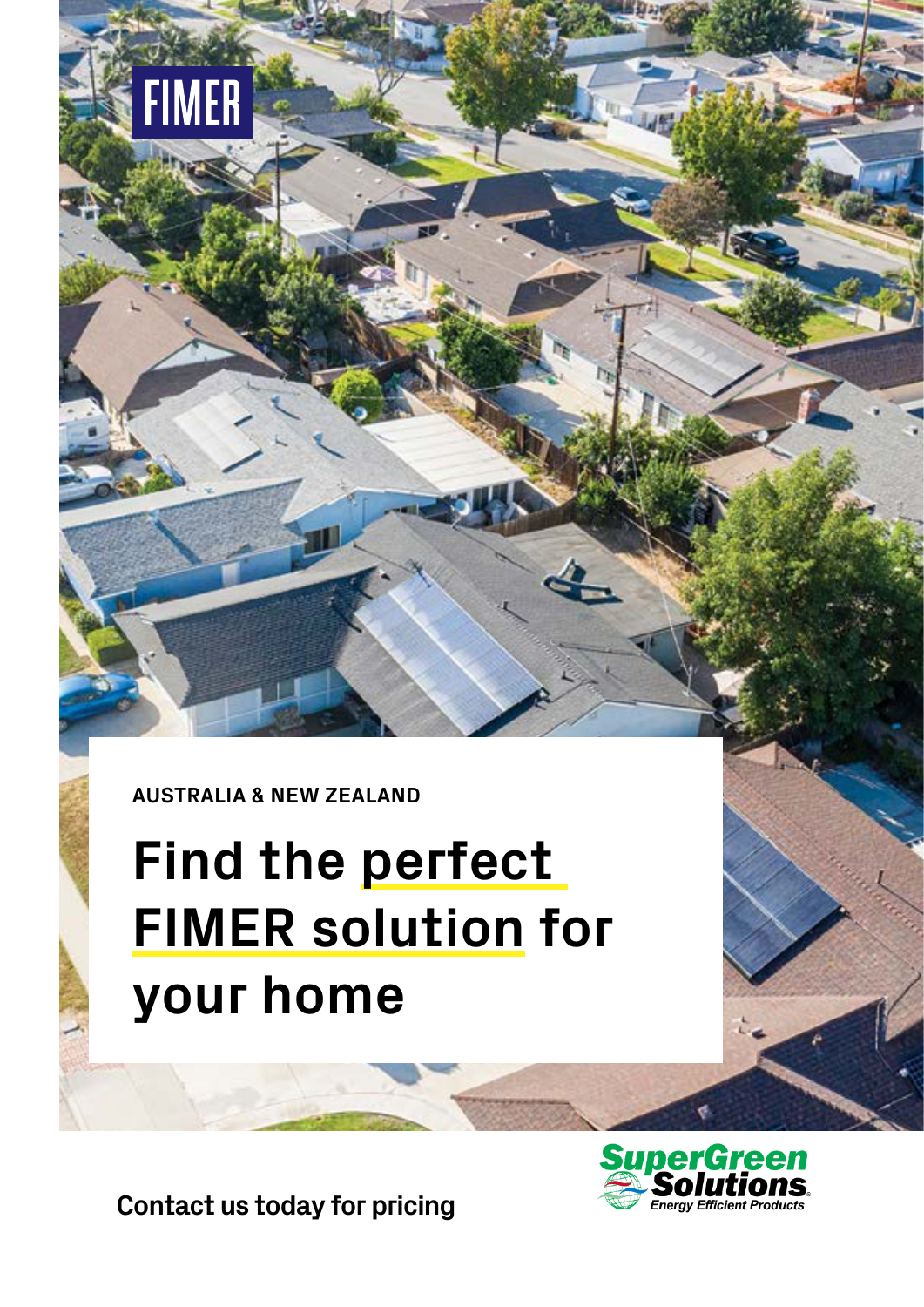## **Our residential range**

FIMER offers a range of residential solution. Our portfolio includes single-phase and small three-phase string inverters as well as energy storage and electric vehicle charging solutions.



*\* A smart energy meter is required for consumption monitoring*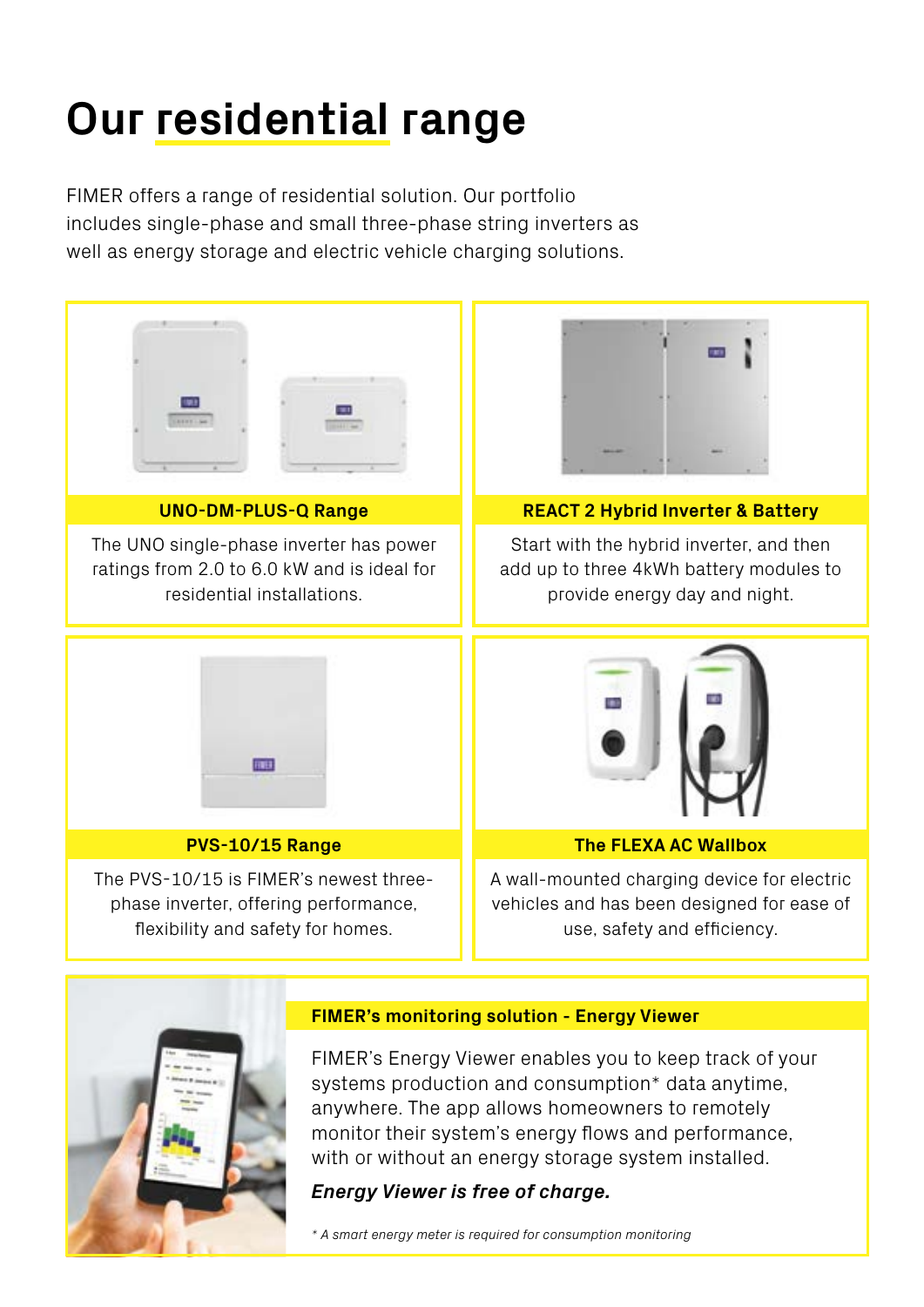

## **Why choose FIMER? What matters to us**



Established in 1942



4th Largest inverter manufacturer



Residential products are made in Italy



Products are packed with features



Backed by strong local warranties



Local support when you need it



Free monitoring of your energy system



### **Quality matters.**

We design our inverters, batteries and EV Chargers with quality in mind.

Our products are manufactured in Italy, utilising quality components and then rigorously tested in our research & development labs to ensure they are built to withstand climates from Australia to Antarctica. We then back that up with a strong warranty you can count on.

### **Performance matters.**

Every FIMER product has industry-leading technology to ensure your solar system's performance is as efficient as possible.

All our inverters include FIMER PowerGain Technology to ensure optimal generation even in shading.

### **Value matters.**

Premium quality for less. That's FIMER.

Our inverters offer premium European quality, plus all the features you need at a value for money price.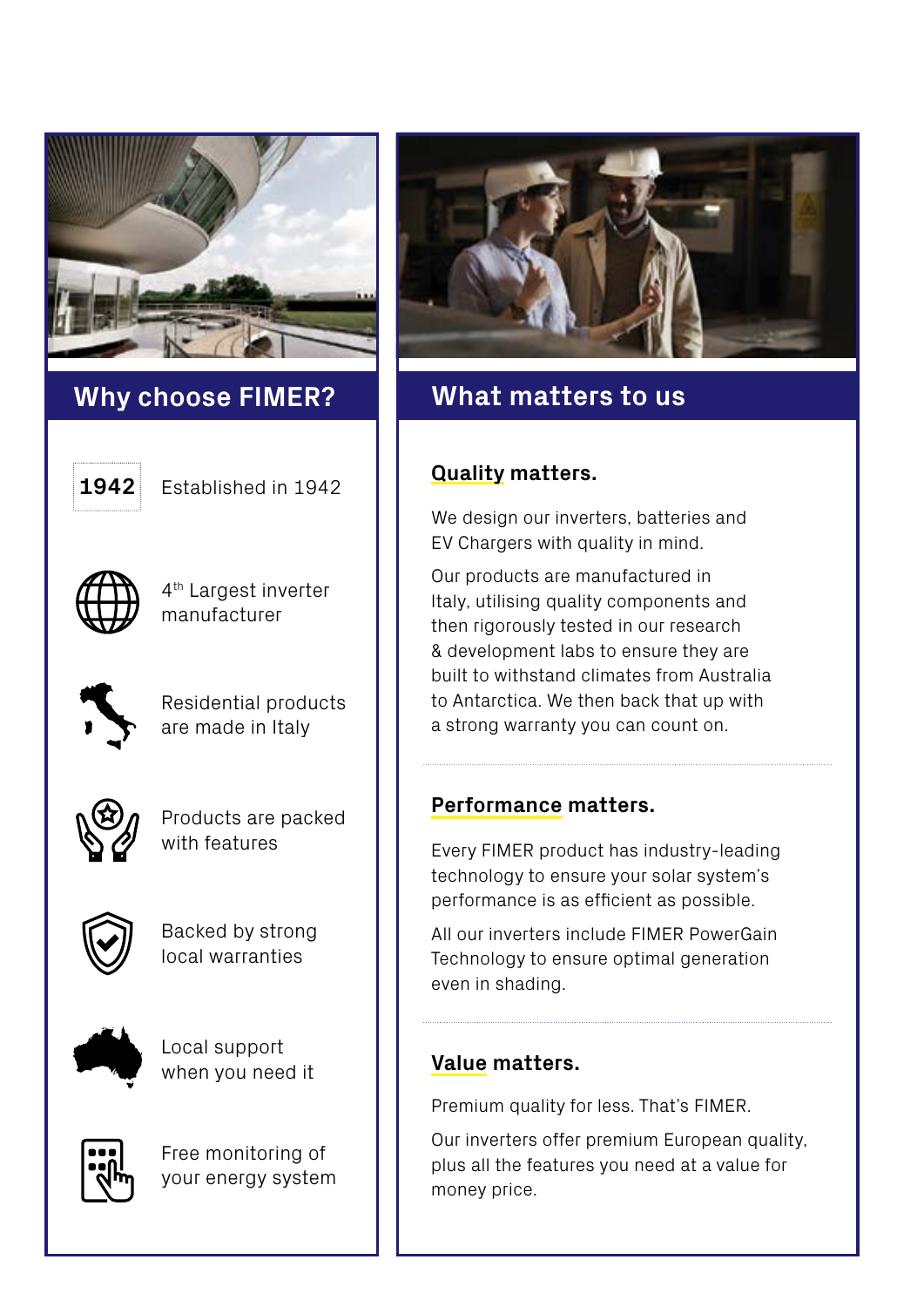

## **The UNO**

## UNO-DM-PLUS-Q: Single-Phase Inverter

This inverter range provides the ultimate value to homeowners. A quality European product, packed with technology and flexibility, plus backed by a strong 10-year warranty.

#### **One size fits all**

The design wraps FIMER's quality and engineering into a lightweight and compact package thanks to technological choices optimised for installations with different orientation.

All power ratings share the same overall volume, allowing higher performance in a minimum space and available with single and dual Maximum Power Point Trackers.

#### **Easy to install, fast to commission**

The presence of Plug and Play connectors, both on the DC and AC side and wireless communication enables a simple, fast and safe installation without opening the front cover of the inverter.

The easy commissioning routine removes the need for a long configuration process, resulting in lower installation time and costs.

Improved user experience enables access to features such as advanced inverter configuration settings, dynamic feed-in control and load manager from any WLAN enabled device.

#### **Smart capabilities**

The embedded logging capabilities and direct transferring of the data to the Internet (via Wi-Fi or optionally Ethernet) allow customers to enjoy the whole Aurora Vision / Energy Viewer remote monitoring experience.

The advanced communication interfaces (Wi-Fi, Ethernet, RS485) combined with an efficient Modbus (RTU/TCP) communication protocol, Sunspec compliant, allow the inverter to be easily integrated within any smart environment and with third-party monitoring and control systems.

A complete set of control functions enables dynamic control of the feed-in (i.e. export limitation), perfect for Australia and New Zealand.

### **Highlights**

- Built-in Wi-fi
- Built-in DC Isolator (except 2.0kW model)
- Maximum efficiency of +97%
- Dynamic feed-in control
- Remote firmware upgrade for inverter & components
- Modbus TCP/RTU Sunspec compliant
- Lifetime free of charge access to Aurora Vision
- Even with minimal shading, get optimal energy generation with FIMER's PowerGain Technology.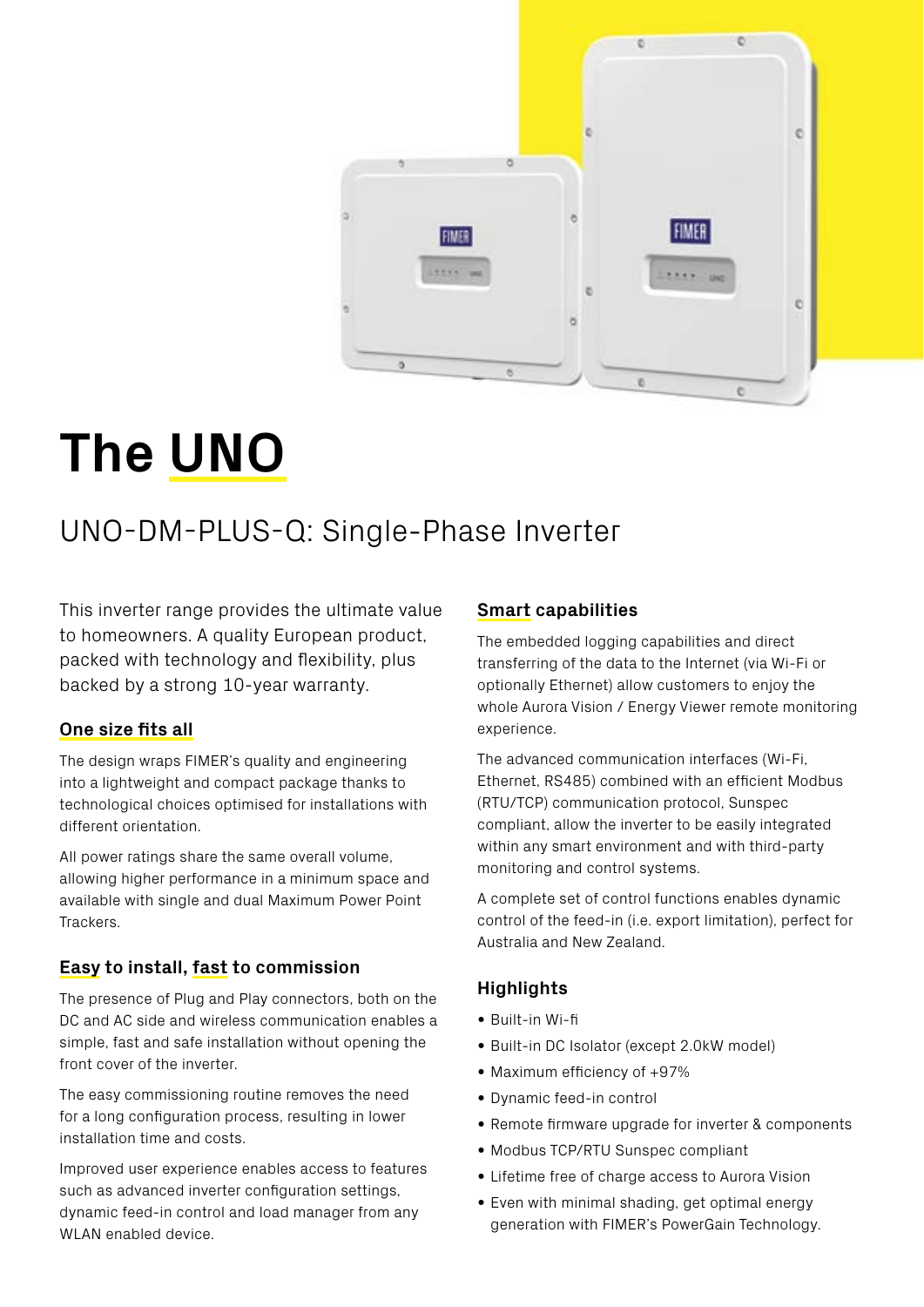



## **Inverter features**



```
IP65
```
INSTALL INSIDE OR OUTSIDE



**WIFI** BUILT-IN



## **ETHERNET, RS485 ADVANCED COMMS**

UNO COM-KIT NEEDED (OPTIONAL)



**DC-ISOLATOR**

BUILT-IN For all models higher than 2.0 kW



## **POWERGAIN**

OPTIMISE ENERGY **GENERATION** 



**TRANSFORMER LESS**

**553 x 418 x 175MM**

ISOLATION LEVEL

**FREE**

MONITORING

DIMENSIONS



COOLING **NATURAL**

**10 YEARS**

WARRANTY







**WALL BRACKET** MOUNTING SYSTEM

## **Inverter stats**

|                   | <b>RATED AC</b><br><b>POWER</b> | # OF<br><b>INDEPENDENT</b><br><b>MPPTs</b> | # OF DC INPUTS<br><b>PER MPPT</b> | <b>MAXIMUM</b><br><b>EFFICIENCY</b> |
|-------------------|---------------------------------|--------------------------------------------|-----------------------------------|-------------------------------------|
| <b>UNO-DM-2.0</b> | 2.0 kW                          | $\mathbf 1$                                | 1                                 | 96.7%                               |
| <b>UNO-DM-3.3</b> | 3.3 kW                          | $\overline{2}$                             | 1                                 | 97.0%                               |
| <b>UNO-DM-4.0</b> | 4.0 kW                          | $\overline{2}$                             | 1                                 | 97.0%                               |
| <b>UNO-DM-4.6</b> | 4.6 kW                          | 2                                          | 1                                 | 97.0%                               |
| <b>UNO-DM-5.0</b> | 5.0 kW                          | $\overline{2}$                             | 1                                 | 97.4%                               |
| <b>UNO-DM-6.0</b> | 6.0 kW                          | $\overline{2}$                             | 2 on channel 1<br>1 on channel 2  | 97.4%                               |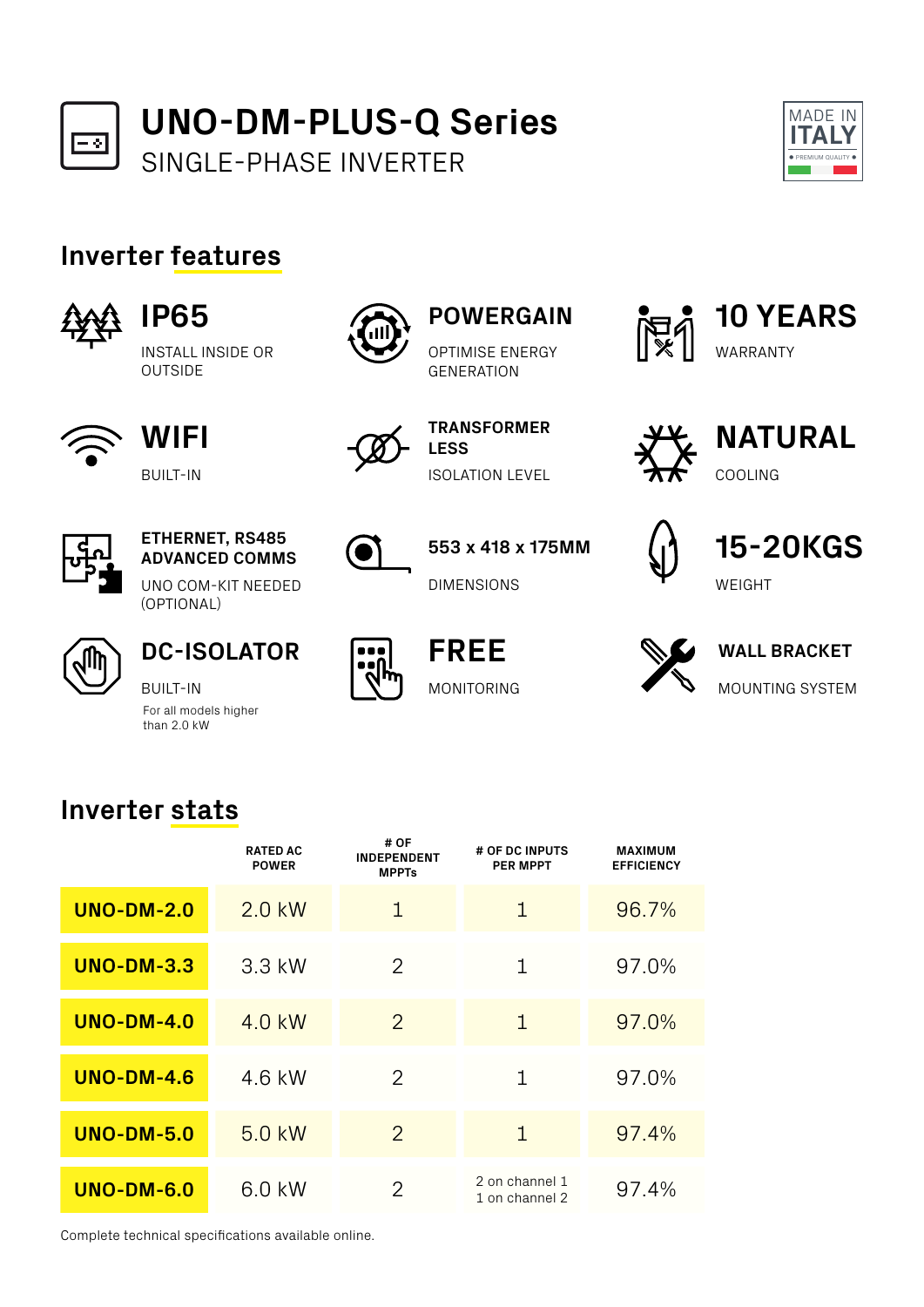

# **The REACT 2**

## Single-Phase Hybrid Inverter & Energy Storage Solution

This integrated hybrid inverter and battery solution is the perfect choice for homeowners looking at getting a solar & battery system.

### **Expandable battery capacity**

Providing a fully flexible solution, the REACT 2 offers a wide storage capacity, which **can be expanded from 4 to 12 kWh**, depending on the number of batteries used, and can **achieve up to 90 percent energy selfreliance**.

Install just the hybrid inverter, or install up to three battery modules - all at once or over a period of time.

#### **One manufacturer for an easy installation**

This system has been designed and built to work as one. By choosing to install a REACT 2, the installation and commissioning is simple and easy.

#### **Peace of mind when the grid goes down**

Not all hybrid inverters and battery solutions are the same. With the REACT 2, get peace of mind if the energy grid temporarily goes down.

Continue to power your home and charge your batteries during the day and at night, power parts of your home using your battery system.

#### **For new and retrofit installations**

Thanks to the possibility of both AC and DC side connection, REACT 2 is the ideal solution for new systems or the retrofitting of existing ones, allowing homeowners to improve their energy self-consumption and save on their energy bills.

#### **Advanced connectivity**

With a smart energy meter installed, you can have complete visibility of your energy consumption data through FIMER's dedicated Energy Viewer App for free.

If you have a fully integrated smart home, you can connect your REACT 2 system using advanced communication features and load management capabilities.

### **System highlights**

- Li-ion battery utilising cylindrical cell storage
- Battery units can be added at anytime
- Back-up mode available for temporary black-outs
- System monitoring through a dedicated mobile app
- Modbus TCP/RTU Sunspec compliant
- One of the industry's highest energy efficiency rates, providing up to 10% more energy than lower voltage battery systems.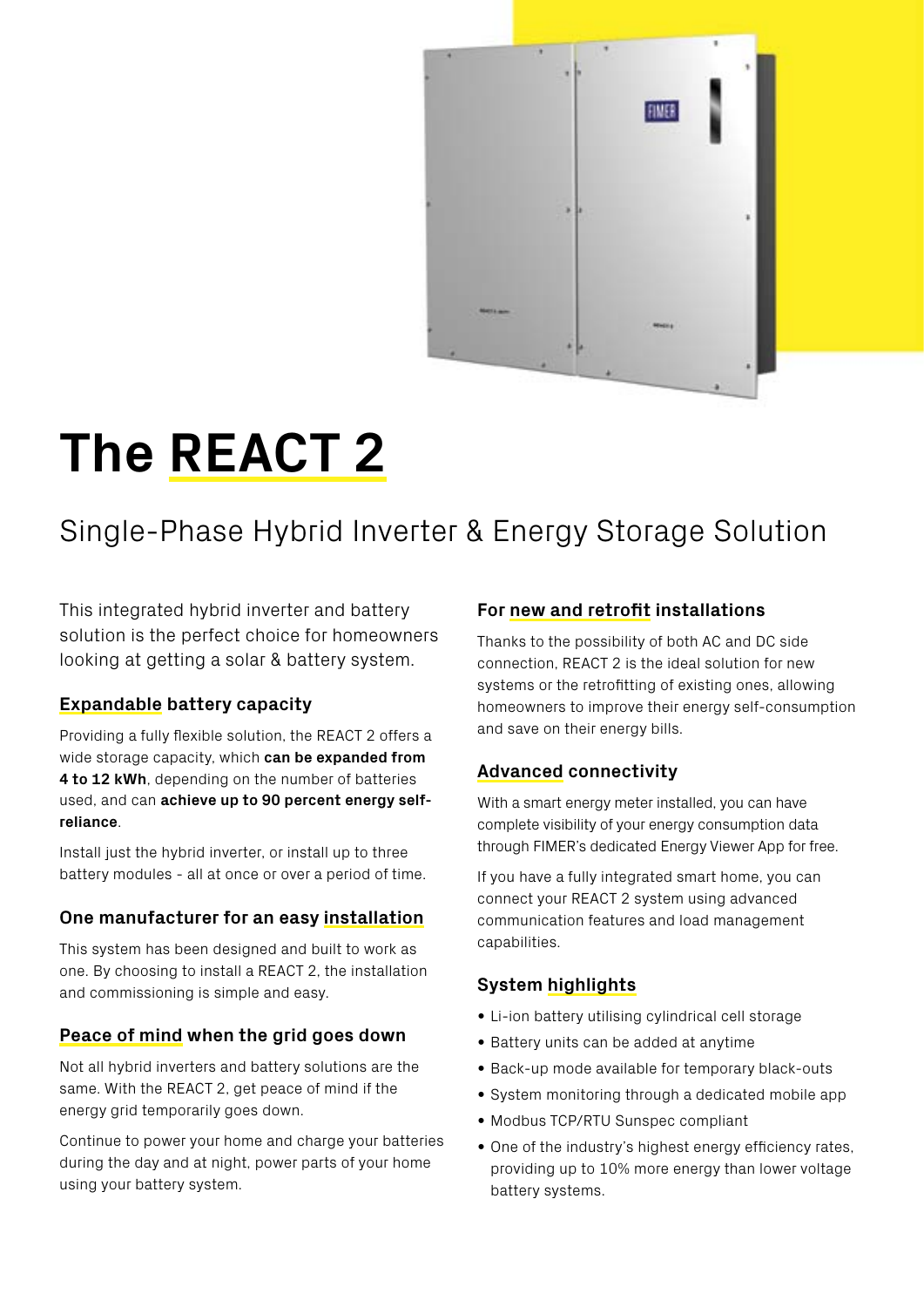



## **System features**



**MODULE** 

## **Hybrid inverter stats**

|                      | <b>RATED AC</b><br><b>POWER</b> | <b>SUGGESTED MAX.</b><br><b>DC INPUT POWER</b> | # OF<br><b>INDEPENDENT</b><br><b>MPPTs</b> | # OF DC INPUTS<br><b>PER MPPT</b> |
|----------------------|---------------------------------|------------------------------------------------|--------------------------------------------|-----------------------------------|
| <b>REACT 2 - 3.6</b> | 3.6 kW                          | 6666 kW                                        |                                            |                                   |
| <b>REACT 2 - 5.0</b> | 5.0 kW                          | 8000 kW                                        |                                            |                                   |

## **Battery stats**

|                  | <b>CAPACITY</b> | <b>POWER</b> | <b>DC VOLTAGE</b> | <b>MODULE</b><br><b>VOLTAGE</b> |
|------------------|-----------------|--------------|-------------------|---------------------------------|
| $REACT 2 - BATT$ | 4 kWh           | $2.0$ kW     | $170 - 575 V$     | 200V                            |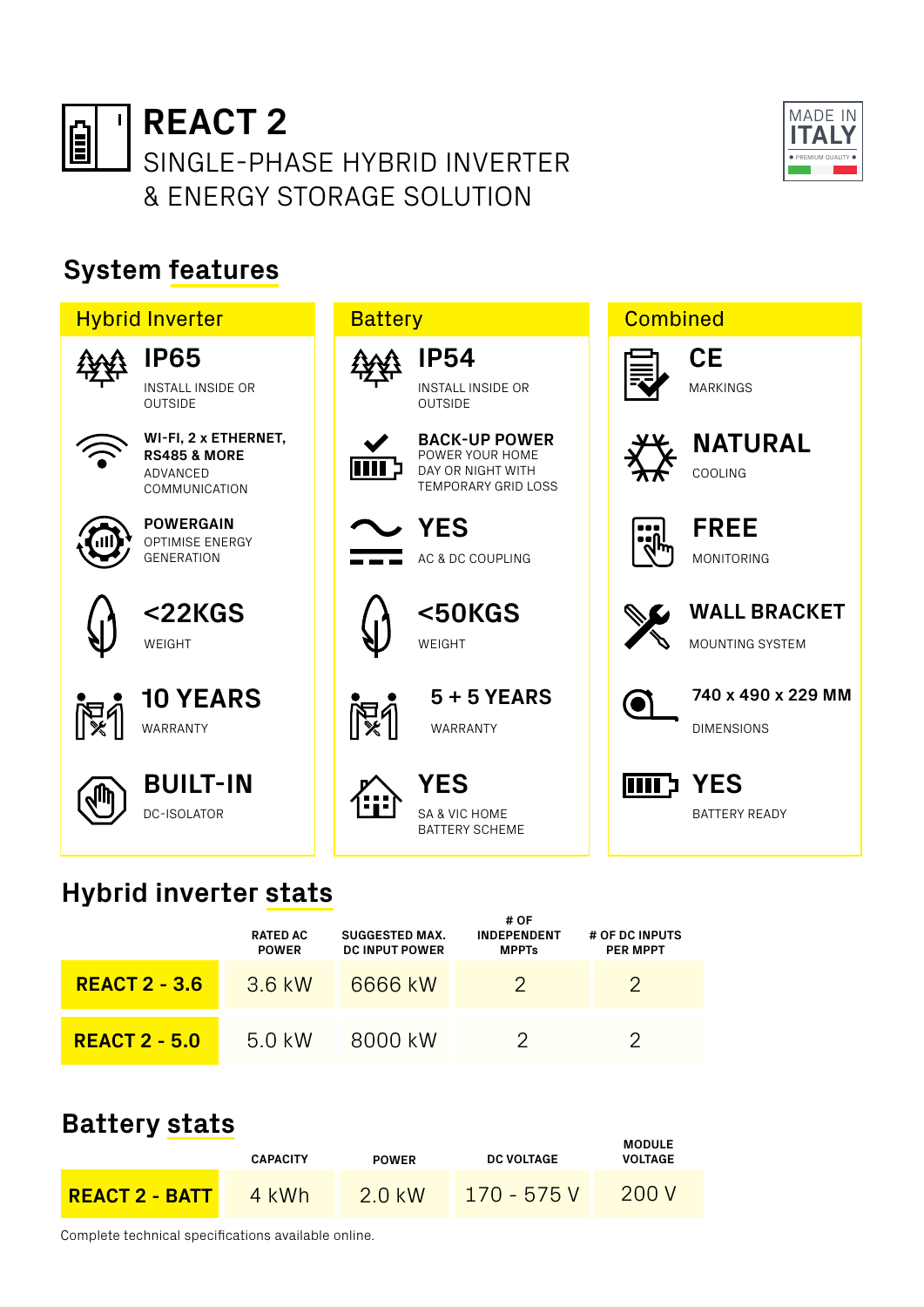

# **The PVS-10/15**

## Three-Phase Inverter

The PVS-10/12.5/15-TL is the new FIMER three-phase solution and is ideal for threephase homes as it offers the latest inverter technology in a sleek, compact design.

### **Maximum flexibility and integration**

The input voltage range and connection systems guarantee inverter flexibility and make it suitable for new and existing installations.

#### **Easy to install, low maintenance**

The compact design of the product allows savings on installation costs. The installation is quick and easy, without the need to open the front cover.

Moreover, being fuse-free, this inverter guarantees further savings on maintenance costs and time, reducing on-site interventions to a minimum.

#### **Smart capabilities**

The single string current monitoring allows to keep the status of the PV generator under control and to detect potential faults in real-time.

The built-in FIMER Export Limitation solution allows complying with any power export constraints established by utilities without any additional devices.

### **Highlights**

- Designed and manufactured in Italy
- It can be installed inside or outside
- Built-in Wi-fi
- Built-in DC Isolator for extra safety
- Maximum efficiency of 98.5%
- Maximum string voltage 1,100 Vdc
- Even with minimal shading, get optimal energy generation with FIMER's PowerGain Technology.
- 2 MPPT's for flexible solar designs
- Integrated Export Limitation function
- Single string current monitoring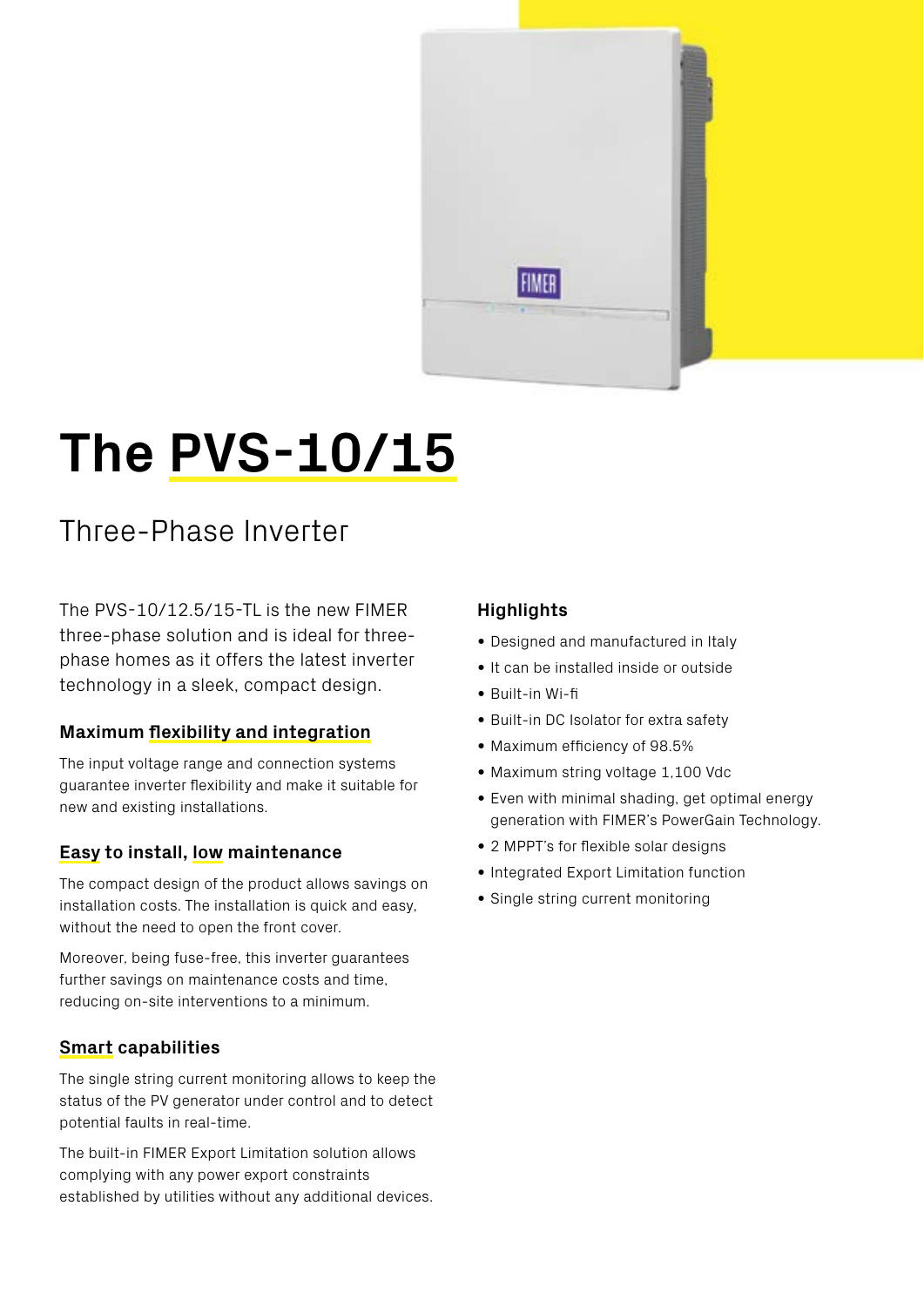

**PVS-10/12.5/15-TL** THREE-PHASE INVERTER



## **Inverter features**



```
IP65
```
INSTALL INSIDE OR OUTSIDE



**WIFI, ETHERNET, RS485 & MORE** ADVANCED COMMS



**TRANSFORMER LESS**

OPTIMISE ENERGY **GENERATION** 

**POWERGAIN**

ISOLATION LEVEL

**566 x 470 x 207MM**





COOLING **NATURAL**



**DOUBLE-STAGE TOPOLOGY** EXTRA POWER BUILT-IN



**DC-ISOLATOR** BUILT-IN



**FREE** MONITORING

DIMENSIONS



**WALL BRACKET** MOUNTING SYSTEM

WEIGHT

**30 KGS**

## **Inverter stats**

|                    | <b>RATED AC</b><br><b>POWER</b> | # OF<br><b>INDEPENDENT</b><br><b>MPPTs</b> | # OF DC INPUTS<br><b>PER MPPT</b> | <b>MAXIMUM</b><br><b>EFFICIENCY</b> |
|--------------------|---------------------------------|--------------------------------------------|-----------------------------------|-------------------------------------|
| <b>PVS-10-TL</b>   | 10.0 kW                         | 2                                          | 2                                 | 98.4%                               |
| <b>PVS-12.5-TL</b> | 12.5 kW                         | 2                                          |                                   | 98.5%                               |
| <b>PVS-15-TL</b>   | 15.0 kW                         | $\mathcal{P}$                              | 2                                 | 98.5%                               |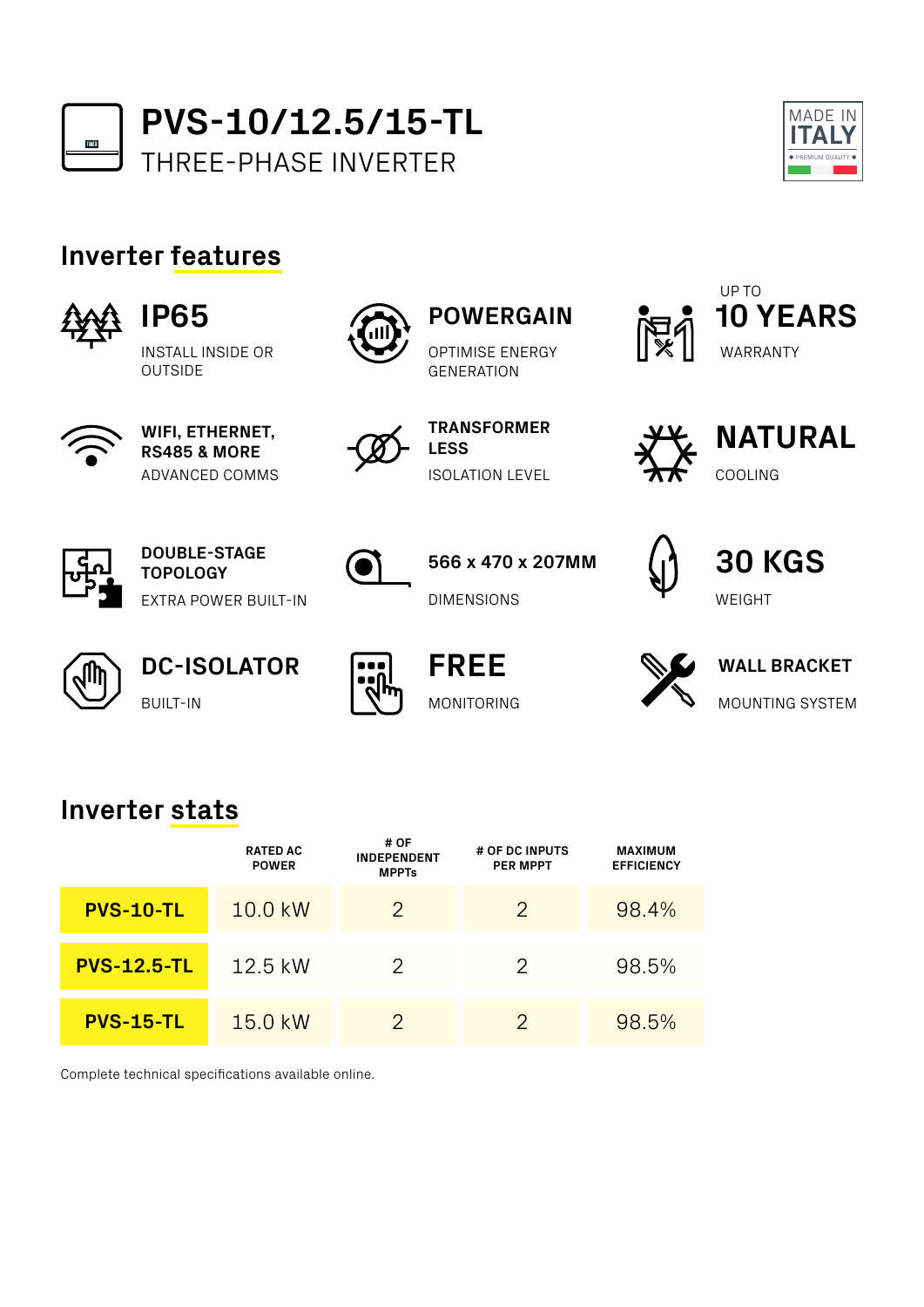

## **The FLEXA AC Wallbox**

## Electric Car Charger for the home

The AC Wallbox is a wall-mounted charging device for electric vehicles. It's specifically designed for residential applications with safety, efficiency and userfriendliness in mind.

There are three versions of the FLEXA AC Wallbox:

- **• Stand Alone** Basic charging functionality
- **• Future Net** Smart communications and load management
- **• Inverter Net** Smart communications, load management, can connect with FIMER REACT 2

#### **Stand Alone**

The Stand Alone version comes with basic features that guarantee easy use at an affordable price.

Its functionalities are limited to interaction with the electric vehicle, activating its charging process and ensuring its safe operation.

#### **Future Net**

The Future Net version includes great connectivity features that enable remote monitoring and control of the device. It offers the following features in addition to those of the Stand Alone version.

#### **Inverter Net**

The features of the Inverter Net version are similar to those of the Stand Alone version; it only differs in that it can communicate with REACT 2 photovoltaic inverters with storage. This version offers the following advantages compared to the Stand Alone version.

### **Highlights**

- Made in Italy using 100% recycled materials for the outer housing
- Easy installation and reduced dimensions, it's ideal for the garage
- The system can be configured to work seamlessly with FIMER's REACT 2 to maximise self-consumption
- It can be configured with different charging cables or sockets to suit your EV vehicle.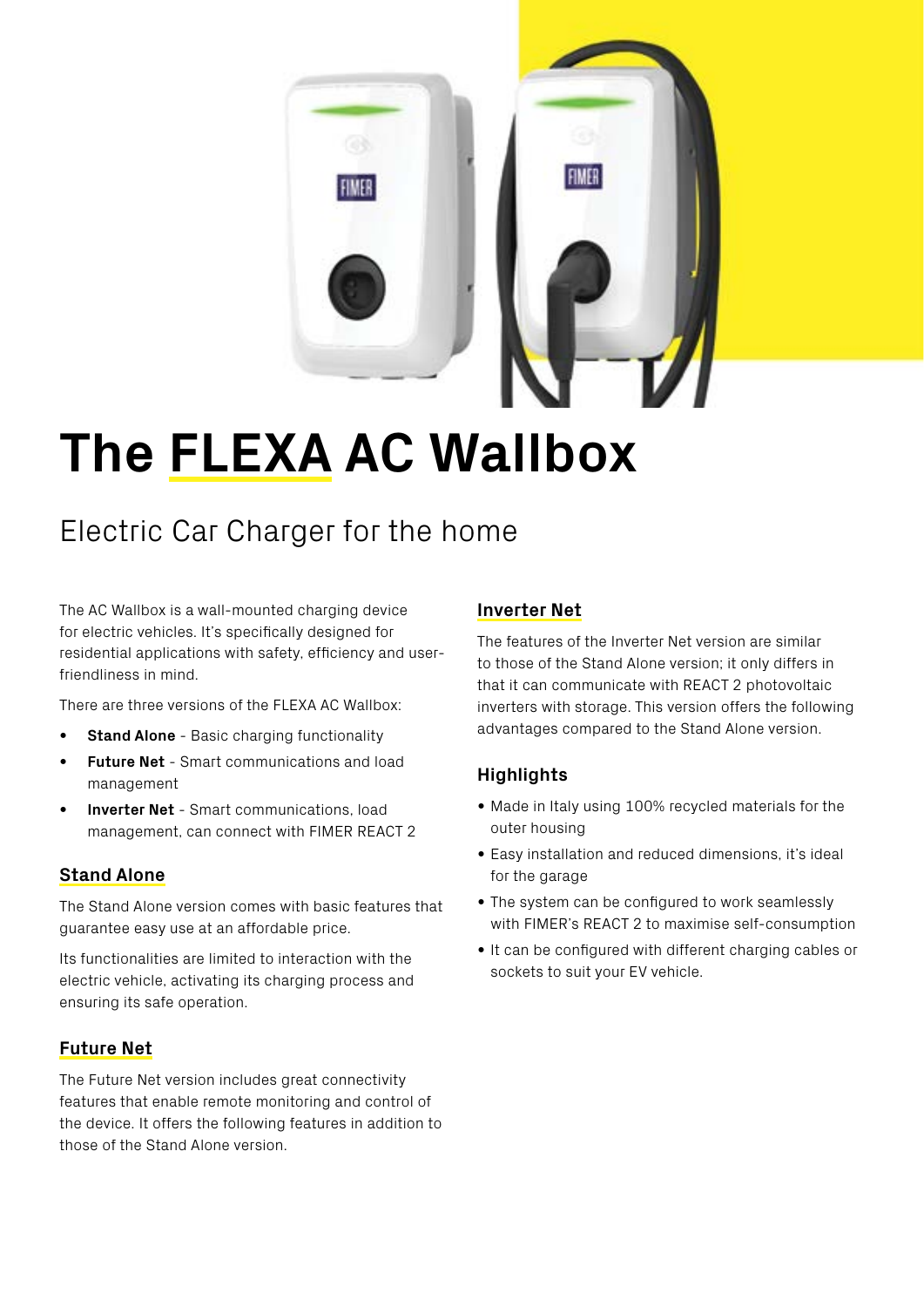



## **Charger features**



```
INSTALL INSIDE OR 
OUTSIDE
IP55
```


**100% RECYCLED PLASTIC** CASING MATERIAL







## **UL94 V-0 2 YEARS**

SELF-EXTINGUISHING FIRE PROTECTION



BUILT-IN



MOUNTING SYSTEM **ENERGY METER WALL OR STAND** 

**WARRANTY** 







READER FUNCTIONALITY



## CHARGING MODE READER READER COLOUR-CODED **STATUS LED**



CORDED & DIMENSIONS

SOCKET TYPES









## **Charger comparison**

|                                                                  | <b>Stand-alone</b> | <b>Future Net</b>                              | <b>Inverter Net</b>                            |
|------------------------------------------------------------------|--------------------|------------------------------------------------|------------------------------------------------|
| <b>Power Sizes (kW)</b>                                          | 3.7, 7.4, 11, 22   | 3.7, 7.4, 11, 22                               | 3.7, 7.4, 11, 22                               |
| <b>Master/Slave Fuctionality</b>                                 | Slave              | Slave/Master                                   | Slave/Master                                   |
| <b>Communications</b>                                            | RS485, Bluetooth   | RS485, Bluetooth,<br>3G/4G, Wi-Fi,<br>Ethernet | RS485, Bluetooth,<br>3G/4G, Wi-Fi,<br>Ethernet |
| <b>Communication protocol</b>                                    |                    | OCPP 1.6 Json<br>protocol                      | OCPP 1.6 Json<br>protocol                      |
| <b>Remote Monitoring</b>                                         |                    | Yes                                            | <b>Yes</b>                                     |
| Remote Software Updates                                          |                    | Yes                                            | Yes                                            |
| <b>Connection &amp; Integration with</b><br><b>FIMER REACT 2</b> |                    |                                                | Yes                                            |